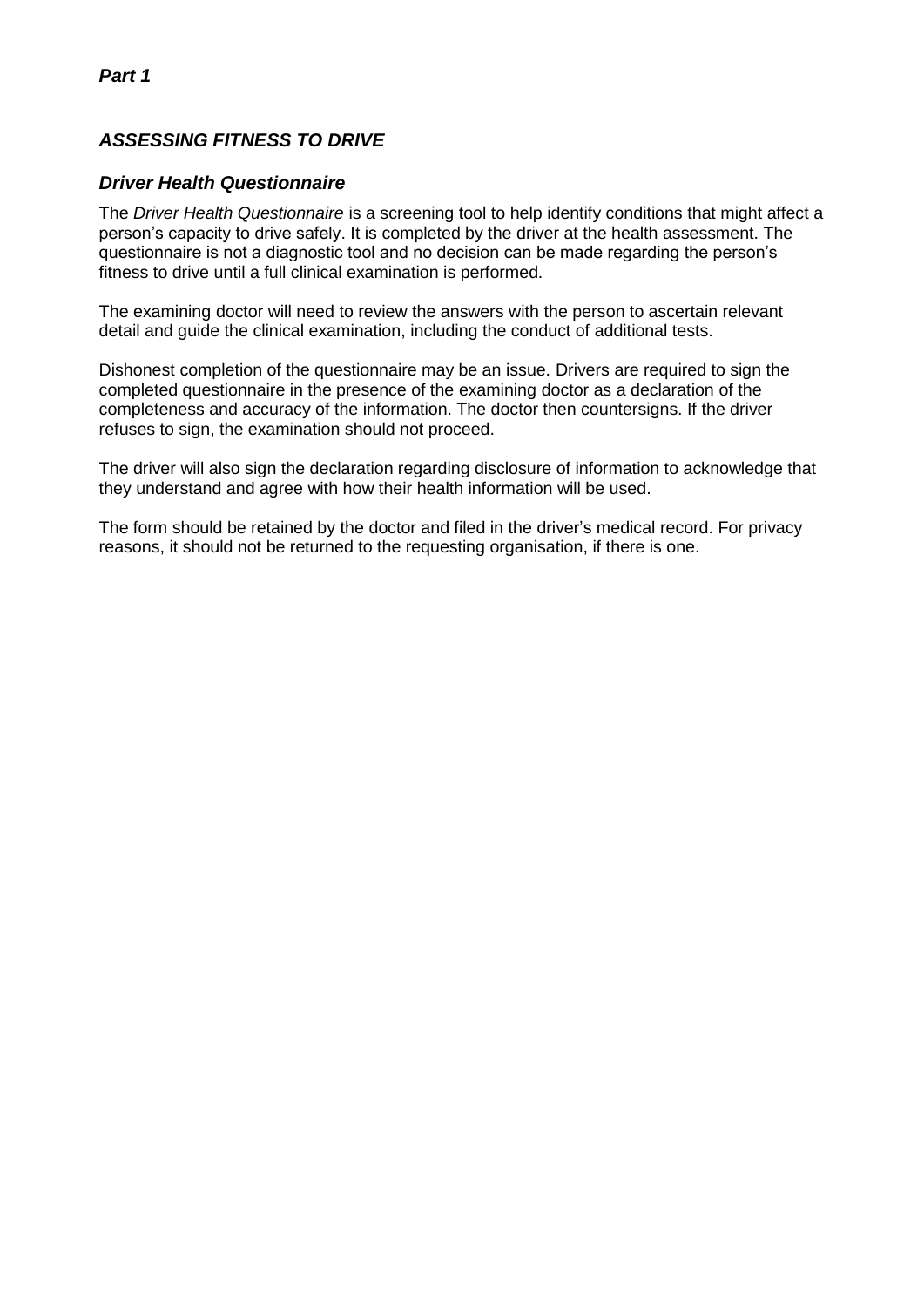# **Health Assessment for Fitness to Drive**

# **DRIVER HEALTH QUESTIONNAIRE**

**(to be completed by driver)**

### **Driver information:**

| Given name(s):  |
|-----------------|
|                 |
| Phone:          |
| State of issue: |
|                 |

#### **Employer information:**

| $\sim$ $\sim$<br>Employer name: |        |
|---------------------------------|--------|
| Address.                        | Phone: |

#### **Instructions for completion:**

Please answer the questions by ticking the appropriate box. If you are not sure what a question means, leave the answer blank and the doctor will help you. The doctor will ask you additional questions during the examination. On completion of the questionnaire you will be asked to sign a declaration to confirm the accuracy of your responses.

Please bring with you to the assessment:

- A list of current prescription, non-prescription and complementary medicines
- Glasses/contact lenses and hearing aids if you use them
- Disease management plans (e.g. sleep disorder management plan, diabetes management plan)

#### **Disclosure of health information:**

#### **Please read carefully and sign to indicate you understand how health information is reported, stored and accessed.**

The details of your health assessment will remain confidential and will only be reported to the requesting organisation in terms of whether you meet the medical criteria for driving a commercial vehicle. The examining health professional retains all detailed medical papers including your questionnaire responses and the completed record of clinical findings. The examining health professional will provide you with the report form to return to the requesting organisation indicating your fitness for duty classification. Other than the above, your personal information will not be disclosed to any other person or organisation without your written permission, except when required by law.

You have the right to access your health records including those held by the examining doctor and the reports held by the requesting organisation.

#### **Driver's declaration**

I have read and understood the above statement concerning the health information provided in this document.

Signature of driver **Date** 

| ۰, | ×<br>. . |
|----|----------|
|    |          |

#### **Consent to contact treating health professionals**

I consent to the examining doctor contacting my treating health professionals to clarify aspects of my medical management.

Signature of driver **Date** 

#### **IN-CONFIDENCE WHEN COMPLETED**

Driver Health Questionnaire – Page 1 of 4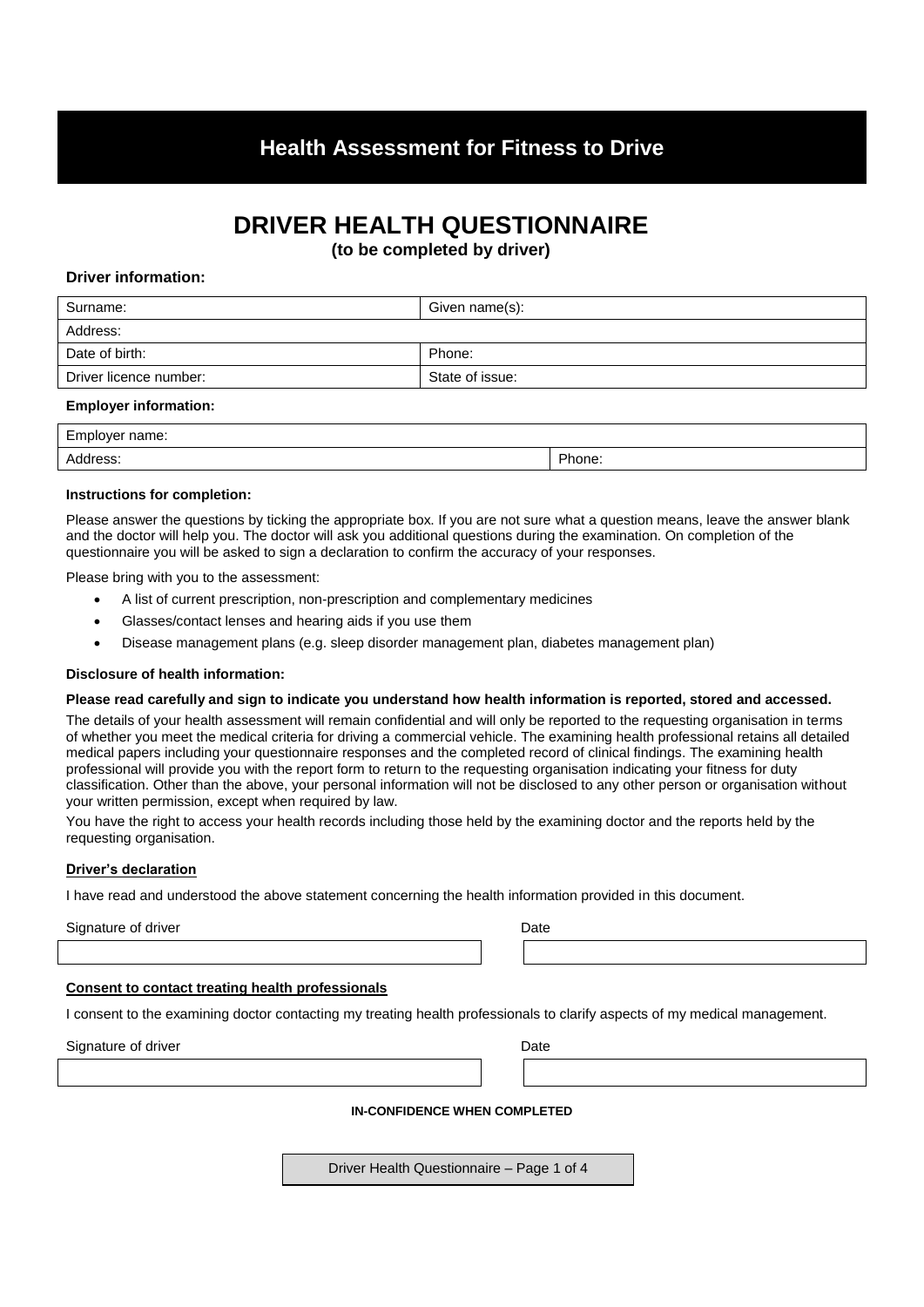#### **IN-CONFIDENCE WHEN COMPLETED THIS FORM SHOULD BE RETAINED BY THE EXAMINING DOCTOR**

## **Questions:**

| Are you currently attending a health professional for any illness, injury or disability? | $\Box$ No $\Box$ Yes       |
|------------------------------------------------------------------------------------------|----------------------------|
| 2. Are you taking any prescription, non-prescription or complementary medicines?         | $\square$ No $\square$ Yes |
| If YES to Question 1 or 2 please provide brief details:                                  |                            |

#### **Doctor's comments:**

|      | 3. Do you suffer from or have you ever suffered from any of the following: |                            |      |                                                                          |                            |  |  |
|------|----------------------------------------------------------------------------|----------------------------|------|--------------------------------------------------------------------------|----------------------------|--|--|
| 3.1  | High blood pressure                                                        | $\square$ No $\square$ Yes | 3.11 | Stroke                                                                   | $\Box$ No $\Box$ Yes       |  |  |
| 3.2  | Heart disease                                                              | $\Box$ No $\Box$ Yes       | 3.12 | Dizziness, vertigo, problems with<br>balance                             | $\Box$ No $\Box$ Yes       |  |  |
| 3.3  | Chest pain, angina                                                         | $\square$ No $\square$ Yes | 3.13 | Memory loss or difficulty with attention<br>or concentration             | $\square$ No $\square$ Yes |  |  |
| 3.4  | Any condition requiring heart<br>surgery                                   | $\square$ No $\square$ Yes | 3.14 | Other neurological disorder                                              | $\Box$ No $\Box$ Yes       |  |  |
| 3.5  | Palpitations / irregular heartbeat                                         | $\square$ No $\square$ Yes | 3.15 | Neck, back or limb disorders                                             | $\Box$ No $\Box$ Yes       |  |  |
| 3.6  | Abnormal shortness of breath                                               | $\Box$ No $\Box$ Yes       | 3.16 | Double vision, difficulty seeing                                         | $\Box$ No $\Box$ Yes       |  |  |
| 3.7  | <b>Diabetes</b>                                                            | $\Box$ No $\Box$ Yes       | 3.17 | Colour blindness                                                         | $No \Box Yes$<br>$\perp$   |  |  |
| 3.8  | Head injury, spinal injury                                                 | $\Box$ No $\Box$ Yes       | 3.18 | Hearing loss or deafness or had an<br>ear operation or use a hearing aid | $\Box$ No $\Box$ Yes       |  |  |
| 3.9  | Seizures, fits, convulsions, epilepsy                                      | $\Box$ No $\Box$ Yes       | 3.19 | A psychiatric illness or nervous<br>disorder                             | $No \Box Yes$<br>ΙI        |  |  |
| 3.10 | Blackouts or fainting                                                      | INollYes                   |      |                                                                          |                            |  |  |

**Doctor's comments:**

**4.** Have you ever had any other serious injury, illness, disability, operation or accident or been in hospital for any reason? (please describe). No Yes

### **Doctor's comments:**

| 5. Sleep |                                                                                                                                        |                            |
|----------|----------------------------------------------------------------------------------------------------------------------------------------|----------------------------|
| 5.1      | Have you ever been tested for a sleep disorder or been told by a doctor that you have a sleep<br>disorder, sleep apnoea or narcolepsy? | $\square$ No $\square$ Yes |
| 5.2      | Has anyone told you that your breathing stops or is disrupted by episodes of choking during your<br>sleep?                             | $\Box$ No $\Box$ Yes       |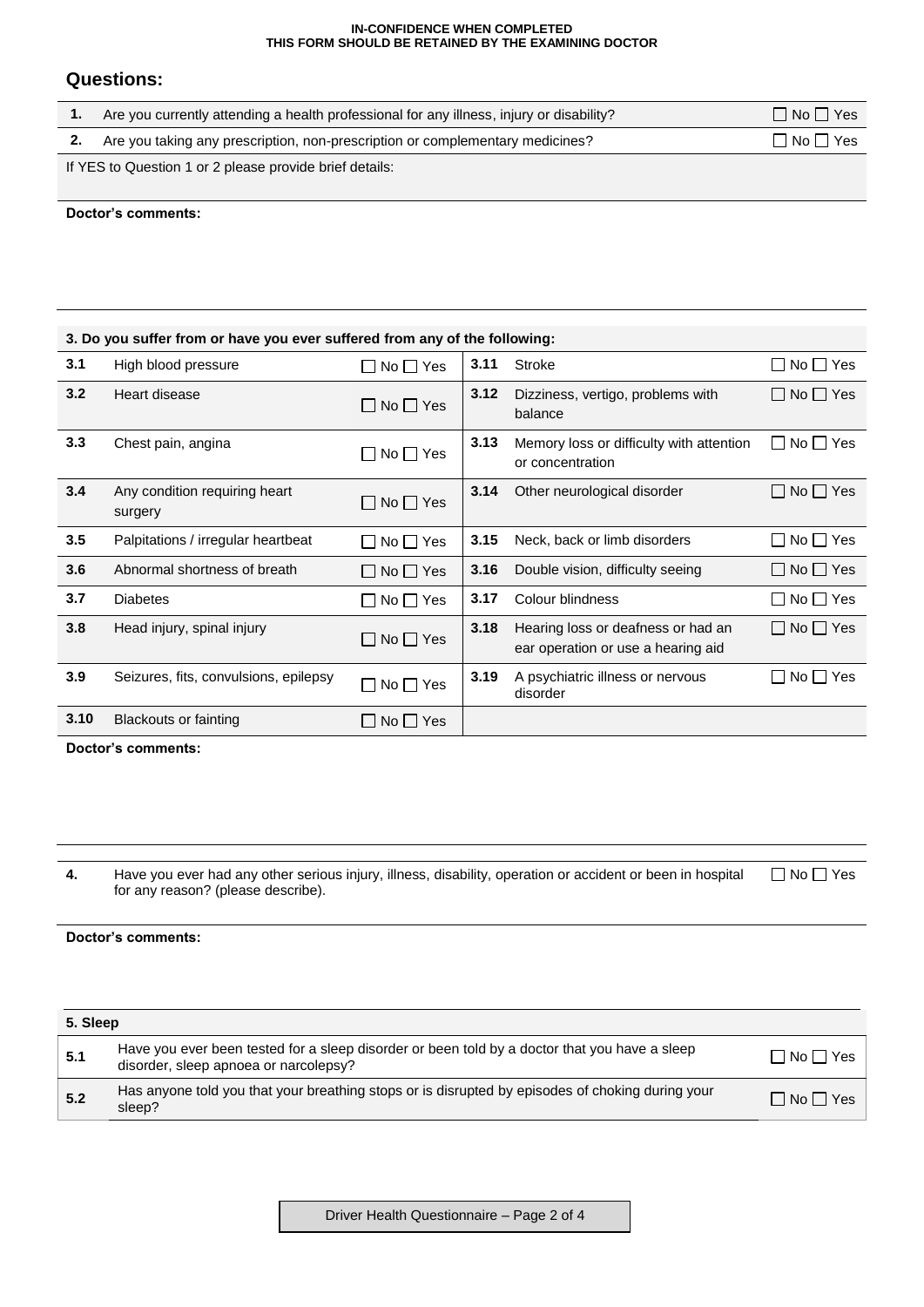| 5.3 | How likely are you to doze off or fall asleep in the following<br>situations, in contrast to just feeling tired?<br>This refers to your usual way of life in recent times. If you haven't done some<br>of these things recently try to work out how they would have affected you. | would<br>never<br>doze off<br>(0) | slight<br>chance of<br>dozing<br>(1) | moderate<br>chance of<br>dozing<br>(2) | high<br>chance of<br>dozing<br>(3) |
|-----|-----------------------------------------------------------------------------------------------------------------------------------------------------------------------------------------------------------------------------------------------------------------------------------|-----------------------------------|--------------------------------------|----------------------------------------|------------------------------------|
| а   | Sitting and reading                                                                                                                                                                                                                                                               |                                   |                                      |                                        |                                    |
| b   | Watching TV                                                                                                                                                                                                                                                                       |                                   |                                      |                                        |                                    |
| с   | Sitting inactive in a public place (e.g. a theatre or a meeting)                                                                                                                                                                                                                  |                                   |                                      |                                        |                                    |
| d   | As a passenger in a car for an hour without a break                                                                                                                                                                                                                               |                                   |                                      |                                        |                                    |
| е   | Lying down to rest in the afternoon when circumstances permit                                                                                                                                                                                                                     |                                   |                                      |                                        |                                    |
|     | Sitting and talking to someone                                                                                                                                                                                                                                                    |                                   |                                      |                                        |                                    |
| g   | Sitting quietly after a lunch without alcohol                                                                                                                                                                                                                                     |                                   |                                      |                                        |                                    |
| h   | In a car, while stopped for a few minutes in the traffic                                                                                                                                                                                                                          |                                   |                                      |                                        |                                    |
|     |                                                                                                                                                                                                                                                                                   |                                   |                                      |                                        |                                    |

## **Doctor's comments:**

| 6.          | <b>Alcohol</b>                                                                                                                          |           |                    |                                     |                                 |                                |
|-------------|-----------------------------------------------------------------------------------------------------------------------------------------|-----------|--------------------|-------------------------------------|---------------------------------|--------------------------------|
| 6.1         | Have you ever sought assistance for alcohol or substance<br>use issues?                                                                 |           |                    |                                     |                                 | ∩ No ∩ Yes                     |
| 6.2         | Please circle the answer that best describes your<br>situation.                                                                         | (0)       | (1)                | (2)                                 | (3)                             | (4)                            |
| a           | How often do you have a drink containing alcohol?                                                                                       | Never     | Monthly<br>or less | 2 to 4 times<br>per month           | $2$ to $3$<br>times per<br>week | 4 or more<br>times per<br>week |
| $\mathbf b$ | How many drinks containing alcohol do you have on a<br>typical day when you are drinking?                                               | 1 or 2    | 3 to 5             | 5 to 6                              | $7$ to 9                        | 10 or more                     |
| C           | How often do you have six or more drinks on one occasion?                                                                               | Never     | Monthly<br>or less | 2 to 4 times<br>per month           | $2$ to $3$<br>times per<br>week | 4 or more<br>times per<br>week |
| d           | How often during the last year have you found that you were<br>not able to stop drinking once you had started?                          | Never     | Monthly<br>or less | 2 to 4 times<br>per month           | $2$ to $3$<br>times per<br>week | 4 or more<br>times per<br>week |
| e           | How often during the last year have you failed to do what<br>was normally expected from you because of drinking?                        | Never     | Monthly<br>or less | 2 to 4 times<br>per month           | $2$ to $3$<br>times per<br>week | 4 or more<br>times per<br>week |
| $\mathbf f$ | How often during the last year have you needed a first drink<br>in the morning to get yourself going after a heavy drinking<br>session? | Never     | Monthly<br>or less | 2 to 4 times<br>per month           | $2$ to $3$<br>times per<br>week | 4 or more<br>times per<br>week |
| g           | How often during the last year have you had a feeling of<br>guilt or remorse after drinking?                                            | Never     | Monthly<br>or less | 2 to 4 times<br>per month           | $2$ to $3$<br>times per<br>week | 4 or more<br>times per<br>week |
| h           | How often during the last year have you been unable to<br>remember what happened the night before because you<br>had been drinking?     | Never     | Monthly<br>or less | 2 to 4 times<br>per month           | $2$ to $3$<br>times per<br>week | 4 or more<br>times per<br>week |
| j.          | Have you or someone else been injured as a result of your<br>drinking?                                                                  | <b>No</b> |                    | Yes, but not<br>in the last<br>year |                                 | Yes, during<br>the last year   |
| j           | Has a relative or friend, or a doctor or other health worker<br>been concerned about your drinking or suggested you cut<br>down?        | <b>No</b> |                    | Yes, but not<br>in the last<br>year |                                 | Yes, during<br>the last year   |

## **Doctor's comments**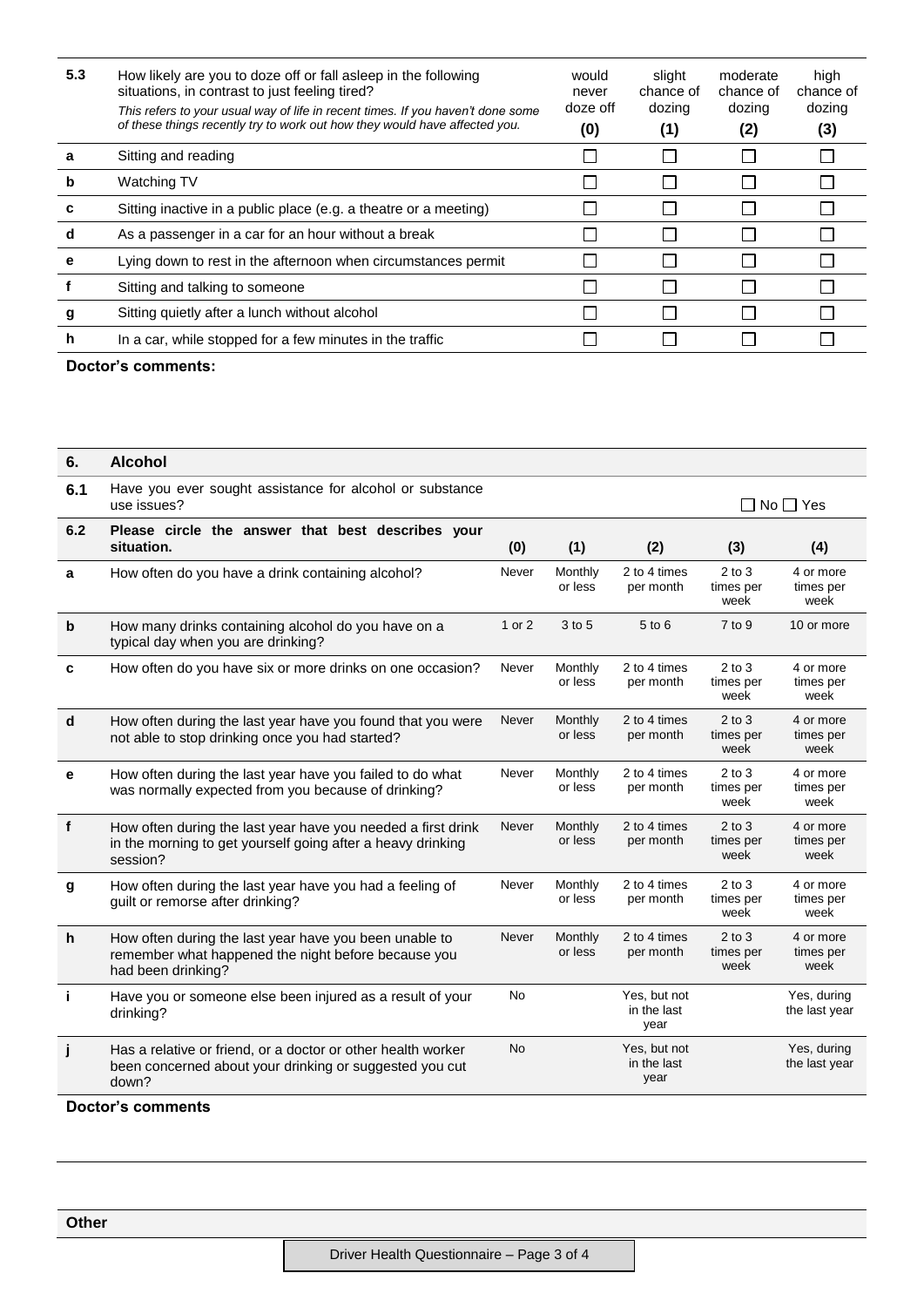#### **IN-CONFIDENCE WHEN COMPLETED THIS FORM SHOULD BE RETAINED BY THE EXAMINING DOCTOR**

| 7. Do you currently use illicit drugs?                                                   | $\Box$ No $\Box$ Yes       |
|------------------------------------------------------------------------------------------|----------------------------|
| 8. Do you use any drugs or medications not prescribed for you by your doctor?            | $\Box$ No $\Box$ Yes       |
| <b>9.</b> Have you been in a vehicle crash since your last fitness to drive examination? | $\square$ No $\square$ Yes |
|                                                                                          |                            |

## **Doctor's comments**

## **Driver's declaration – accuracy and completeness of information provided**

To the best of my knowledge the answers given above are accurate and complete:

### Signature of driver **Date**

Signature of examining doctor Date

Driver Health Questionnaire – Page 4 of 4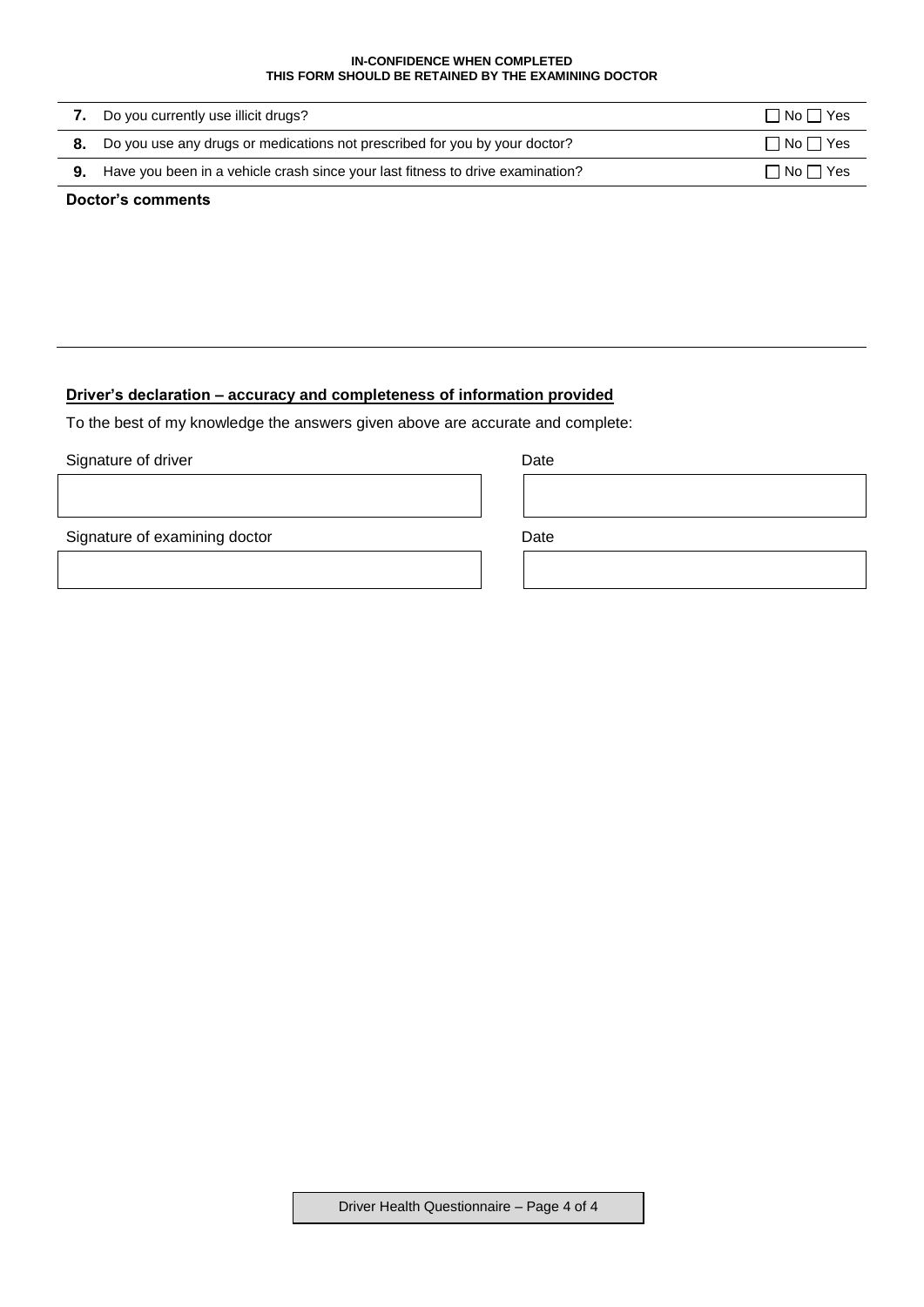## *Part 2*

## *ASSESSING FITNESS TO DRIVE*

## *Clinical Assessment Record*

The *Clinical Assessment Record* is a tool to guide the health assessment process. It provides a standard format for recording the results of the assessment and the reasons for the fitness to drive conclusions. The doctor records the results of the assessment and retains the form in the driver's confidential medical record. The doctor will then summarise the results in terms of the driver meeting the medical criteria on the *Fitness to Drive Report* form (see below).

For privacy reasons, the completed *Clinical Assessment Record* must not be forwarded to the requesting organisation, if there is one.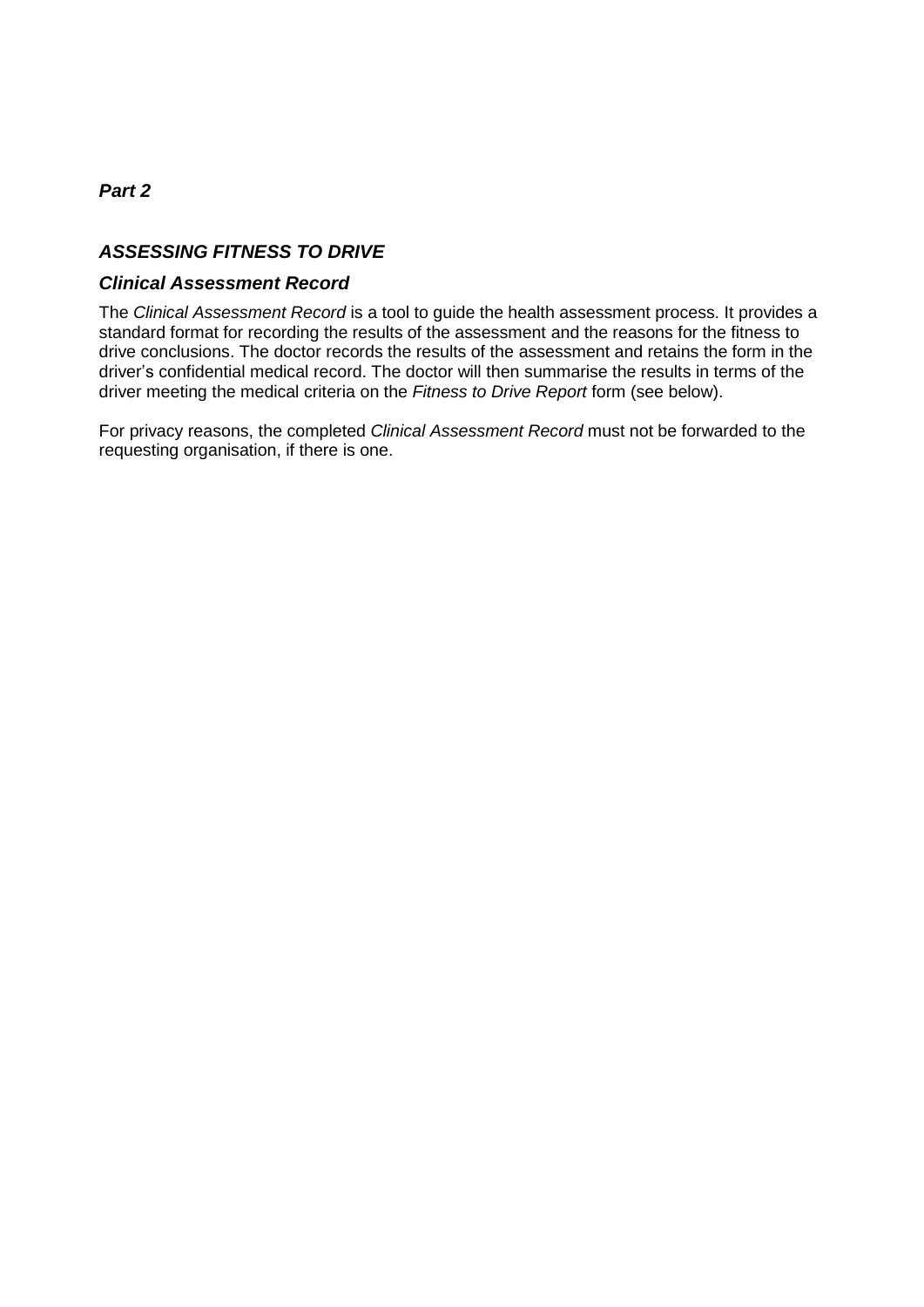# **Health Assessment for Fitness to Drive**

# **CLINICAL ASSESSMENT RECORD**

## **Driver information:**

| Surname:                                                                                                                                                                                                                                                                                                                                                                                                                                      |                            | Given name(s):                           |              |                  |             |               |
|-----------------------------------------------------------------------------------------------------------------------------------------------------------------------------------------------------------------------------------------------------------------------------------------------------------------------------------------------------------------------------------------------------------------------------------------------|----------------------------|------------------------------------------|--------------|------------------|-------------|---------------|
| Address:                                                                                                                                                                                                                                                                                                                                                                                                                                      |                            |                                          |              |                  |             |               |
| Date of birth:                                                                                                                                                                                                                                                                                                                                                                                                                                |                            | Phone:                                   |              |                  |             |               |
| Driver licence number:                                                                                                                                                                                                                                                                                                                                                                                                                        |                            | State of issue:                          |              |                  |             |               |
| <b>Employer information:</b>                                                                                                                                                                                                                                                                                                                                                                                                                  |                            |                                          |              |                  |             |               |
| Employer name:                                                                                                                                                                                                                                                                                                                                                                                                                                |                            |                                          |              |                  |             |               |
| Address:                                                                                                                                                                                                                                                                                                                                                                                                                                      |                            |                                          |              | Phone:           |             |               |
| <b>Nature of driving duties:</b>                                                                                                                                                                                                                                                                                                                                                                                                              |                            |                                          |              |                  |             |               |
|                                                                                                                                                                                                                                                                                                                                                                                                                                               |                            |                                          |              |                  |             |               |
| <b>CLINICAL ASSESSMENT:</b>                                                                                                                                                                                                                                                                                                                                                                                                                   |                            |                                          |              |                  |             |               |
| <b>Vision</b><br>1.                                                                                                                                                                                                                                                                                                                                                                                                                           |                            |                                          |              |                  |             |               |
| 1.1 Visual acuity (refer AFTD, page 119)                                                                                                                                                                                                                                                                                                                                                                                                      |                            |                                          |              |                  |             |               |
| Are glasses or contact lenses worn?                                                                                                                                                                                                                                                                                                                                                                                                           |                            | $\Box$ Yes                               | $\square$ No |                  |             |               |
|                                                                                                                                                                                                                                                                                                                                                                                                                                               | $\mathsf{R}$               |                                          | L            |                  | <b>Both</b> |               |
| <b>Without Correction</b>                                                                                                                                                                                                                                                                                                                                                                                                                     | 6/                         |                                          | 6/           |                  | 6/          |               |
| With Correction                                                                                                                                                                                                                                                                                                                                                                                                                               | 6/                         |                                          | 6/           |                  | 6/          |               |
| Meets criteria<br>With correction<br>Without correction<br>Does not meet criteria<br>1.2 Visual Fields<br>$\square$ Normal<br>Abnormal<br>(refer AFTD, page 120)<br><b>Comments:</b>                                                                                                                                                                                                                                                          |                            |                                          |              |                  |             |               |
|                                                                                                                                                                                                                                                                                                                                                                                                                                               |                            |                                          |              |                  |             |               |
| Hearing (refer AFTD, page 64)<br>2.                                                                                                                                                                                                                                                                                                                                                                                                           |                            |                                          |              |                  |             |               |
| Does initial clinical assessment indicate possible hearing loss? (Clinical tests used to screen for hearing impairment include<br>testing whether a person can hear a whispered voice, a finger rub, or a watch tick at a specific distance. Perceived hearing loss<br>can be assessed by asking a single question (for example, "Do you have difficulty with your hearing?" as per the Driver Health<br>$\Box$ No<br>Questionnaire)<br>∐ Yes |                            |                                          |              |                  |             |               |
| If yes:<br>Are hearing aids worn?                                                                                                                                                                                                                                                                                                                                                                                                             | $\square$ No<br>$\Box$ Yes |                                          |              |                  |             |               |
| Refer for audiometry if<br>indicated                                                                                                                                                                                                                                                                                                                                                                                                          |                            | Hearing level at frequencies (db)        |              |                  |             |               |
|                                                                                                                                                                                                                                                                                                                                                                                                                                               | $0.5$ kHz<br>1.0kHz        | 1.5kHz<br>2.0kHz                         | 3.0kHz       | 4.0kHz<br>6.0kHz | 8.0kHz      | Average of    |
| Right ear<br>Left ear                                                                                                                                                                                                                                                                                                                                                                                                                         |                            | Clinical Assessment Record - Page 1 of 4 |              |                  |             | 0.5,1,2,3 kHz |
|                                                                                                                                                                                                                                                                                                                                                                                                                                               |                            |                                          |              |                  |             |               |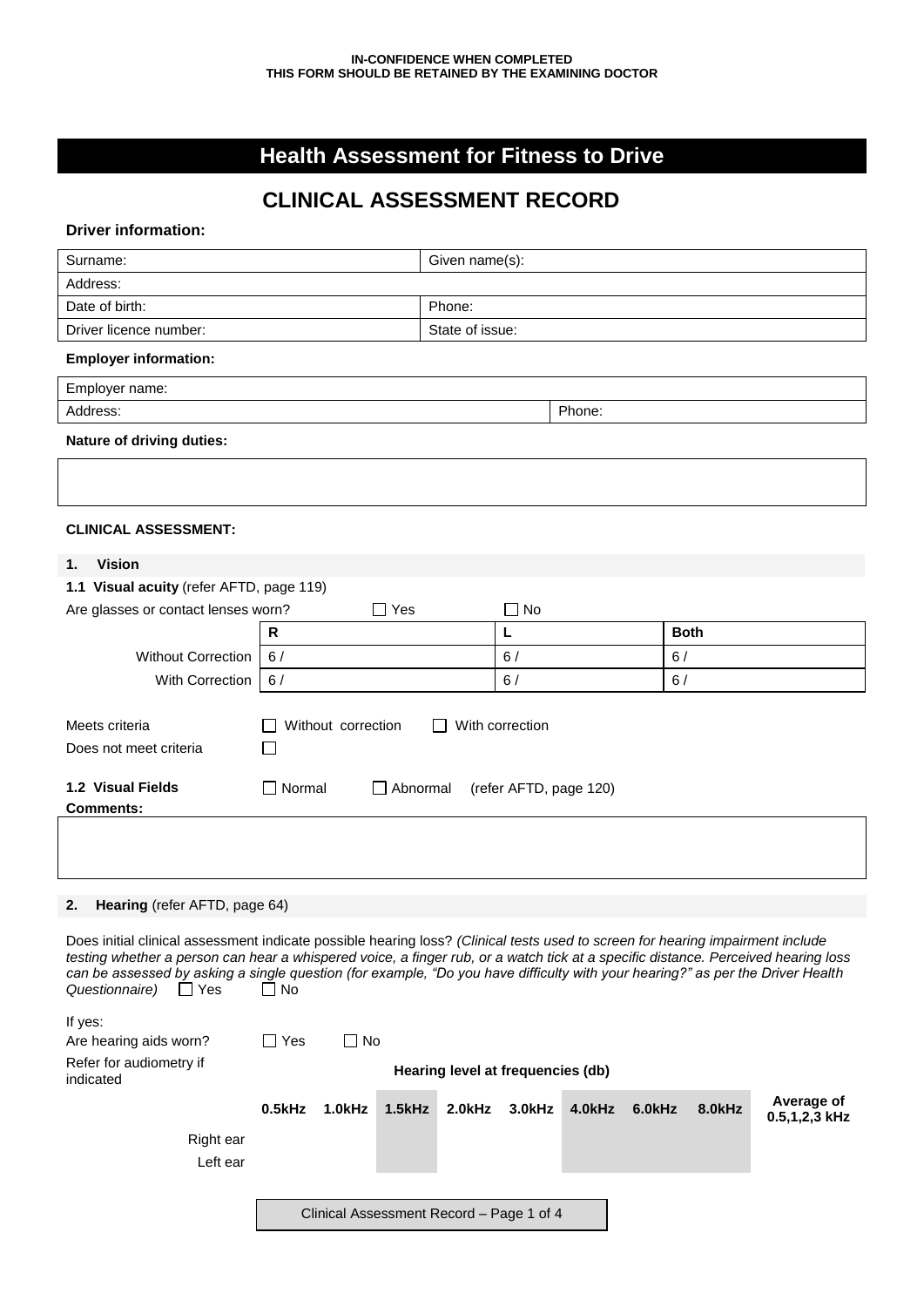| Meets criteria                        | Without hearing aid                                            | $\mathbf{I}$    | With hearing aid                                                                                                      |                            |
|---------------------------------------|----------------------------------------------------------------|-----------------|-----------------------------------------------------------------------------------------------------------------------|----------------------------|
| Does not meet criteria<br>Comments:   |                                                                |                 |                                                                                                                       |                            |
|                                       |                                                                |                 |                                                                                                                       |                            |
|                                       |                                                                |                 |                                                                                                                       |                            |
|                                       |                                                                |                 |                                                                                                                       |                            |
|                                       |                                                                |                 |                                                                                                                       |                            |
|                                       |                                                                |                 |                                                                                                                       |                            |
|                                       |                                                                |                 | Romberg's sign*                                                                                                       |                            |
| 3.                                    | Cardiovascular system (refer AFTD p 37-55)                     |                 | (* A pass requires the ability to maintain balance while<br>standing with shoes off, feet together side by side, eyes |                            |
| Relevant findings from questionnaire: |                                                                |                 | closed and arms by sides, for thirty seconds)                                                                         |                            |
|                                       |                                                                |                 |                                                                                                                       |                            |
|                                       |                                                                |                 | <b>Comments:</b>                                                                                                      |                            |
|                                       |                                                                |                 |                                                                                                                       |                            |
| <b>Blood pressure</b>                 | Repeated (if necessary)                                        |                 |                                                                                                                       |                            |
| Systolic                              | Systolic                                                       |                 |                                                                                                                       |                            |
| Diastolic                             | Diastolic                                                      |                 | Psychological health (Refer AFTD p 100-104)<br>6.                                                                     |                            |
| <b>Pulse rate</b>                     | beats/min<br>$\Box$ Normal                                     | $\Box$ Abnormal | Relevant findings from questionnaire:                                                                                 |                            |
| <b>Heart sounds</b>                   | □ Normal                                                       | $\Box$ Abnormal |                                                                                                                       |                            |
| <b>Peripheral pulses</b>              | $\Box$ Normal                                                  | $\Box$ Abnormal |                                                                                                                       |                            |
|                                       | <b>Comments</b> (including comments regarding overall cardiac  |                 | <b>Mental state examination:</b>                                                                                      |                            |
|                                       | risk and risk factors e.g obesity, smoking, exercise, stress): |                 | Normal<br>Appearance                                                                                                  | Abnormal                   |
|                                       |                                                                |                 | Attitude<br>Normal                                                                                                    | Abnormal                   |
|                                       |                                                                |                 | Behaviour<br>I Normal<br>$\Box$ Normal<br>Mood and affect                                                             | □ Abnormal<br>Abnormal     |
|                                       |                                                                |                 | Thought form stream and<br>Normal                                                                                     | Abnormal<br>$\blacksquare$ |
|                                       |                                                                |                 | content<br>Perception<br>Normal                                                                                       | Abnormal                   |
| Diabetes (Refer AFTD p 56-62)<br>4.   |                                                                |                 | Cognition<br>Normal                                                                                                   | Abnormal                   |
| <b>Existing diabetes?</b>             | $\Box$ No                                                      | $\Box$ Yes      | Insight<br>Normal                                                                                                     | Abnormal                   |
| <b>Comments:</b>                      |                                                                |                 | Judgement<br>$\Box$ Normal                                                                                            | Abnormal                   |
|                                       |                                                                |                 | <b>Comments:</b>                                                                                                      |                            |
|                                       |                                                                |                 |                                                                                                                       |                            |
|                                       |                                                                |                 | Sleep disorders (Refer AFTD p 105-109)<br>7.                                                                          |                            |
| 5.<br>(Refer AFTD p 66-69)            | Musculoskeletal / neurological system                          |                 | $\Box$ No<br><b>Existing sleep disorder?</b>                                                                          | $\Box$ Yes                 |
| Relevant findings from questionnaire: |                                                                |                 | <b>ESS Score (Screen):</b><br>(Q 5 of Driver Health Questionnaire)                                                    |                            |
|                                       |                                                                |                 |                                                                                                                       |                            |

|               | Cervical spine rotation | Normal Abnormal               |
|---------------|-------------------------|-------------------------------|
| Back movement |                         | Normal Abnormal               |
| Upper         | (a) Appearance          | $\Box$ Normal $\Box$ Abnormal |
| limbs:        | (b) Joint movements     | Normal Abnormal               |
| Lower         | (a) Appearance          | Normal   Abnormal             |
| limbs:        | (b) Joint movements     | Normal     Abnormal           |
| Reflexes      |                         | Normal Abnormal               |
|               |                         |                               |

**8. Substance misuse** (Refer AFTD p 110-115)

(Score > 16 is consistent with moderate to severe excessive

□ Absent □ Present

Clinical Assessment Record – Page 2 of 4

daytime sleepiness)

disorder

**Comments:**

Clinical signs of sleep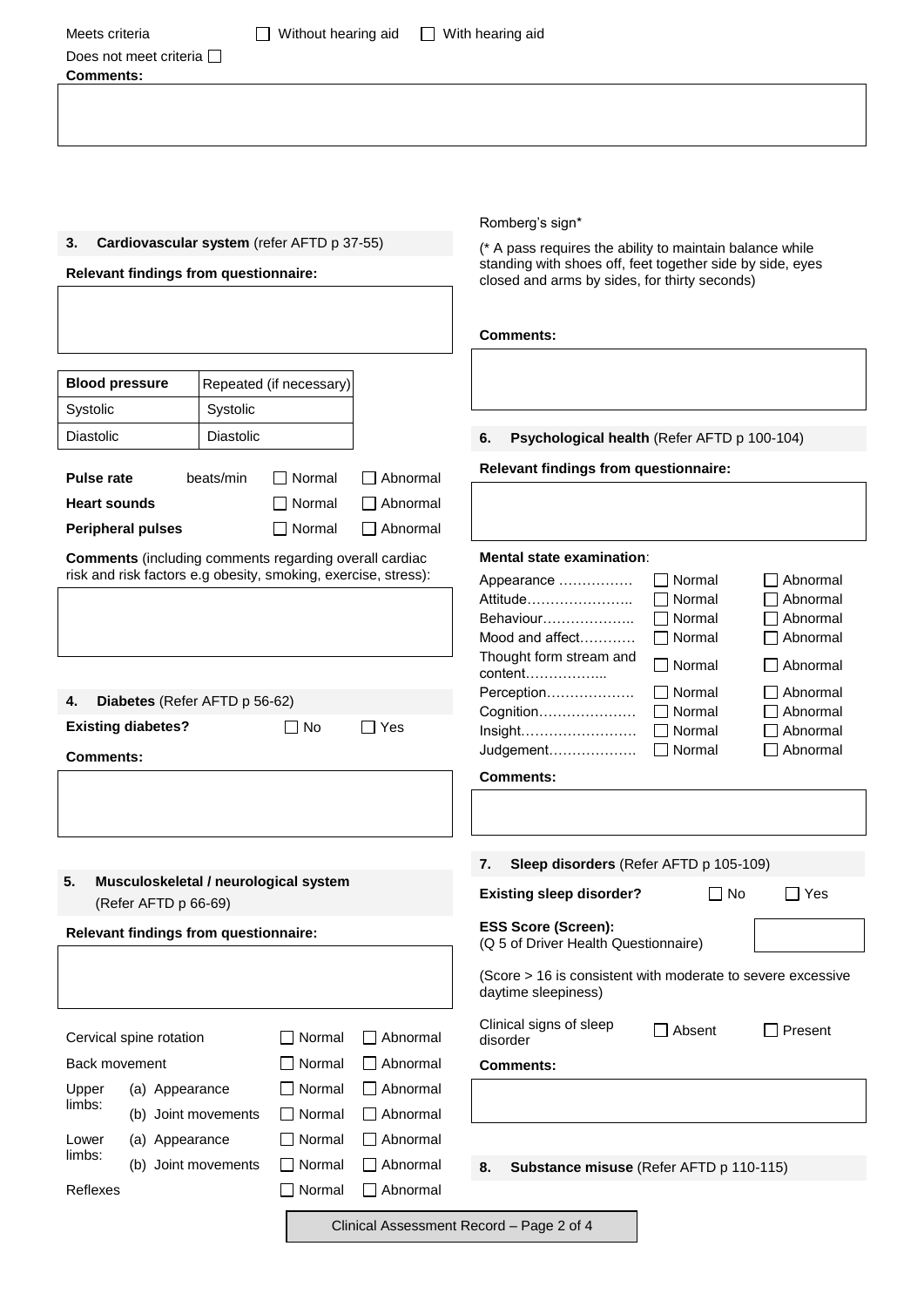### **IN-CONFIDENCE WHEN COMPLETED THIS FORM SHOULD BE RETAINED BY THE EXAMINING DOCTOR**

|                                                                                        |          |                           |          | <b>Comments:</b>  |
|----------------------------------------------------------------------------------------|----------|---------------------------|----------|-------------------|
| Note: Drug screening not routinely required.                                           |          |                           |          |                   |
| <b>Existing substance use</b><br>disorder?                                             | ΓNo      | Yes                       |          |                   |
| <b>Audit Score (Screen):</b><br>(Q6 of Driver Health Questionnaire)                    |          |                           | 9.       | <b>Medication</b> |
|                                                                                        |          |                           | Specify: |                   |
| (Score > 8 indicates strong likelihood of hazardous or<br>harmful alcohol consumption) |          |                           |          |                   |
| Clinical signs of<br>substance misuse                                                  | □ Absent | Present<br>$\blacksquare$ |          |                   |
|                                                                                        |          |                           |          |                   |
|                                                                                        |          |                           |          |                   |
| <b>SUMMARY</b>                                                                         |          |                           |          |                   |

#### **Summarise significant findings**

| Are any further investigations or referrals required? $\Box$ Yes (describe) No $\Box$ |  |
|---------------------------------------------------------------------------------------|--|
|                                                                                       |  |

#### **What is the recommendation for this driver in terms of fitness to drive?**

| <b>Unconditionally</b> meets the medical criteria – meets all relevant medical criteria (no restrictions)                                                                                                                                                |                                |  |  |  |  |
|----------------------------------------------------------------------------------------------------------------------------------------------------------------------------------------------------------------------------------------------------------|--------------------------------|--|--|--|--|
| <b>Conditionally</b> meets the medical criteria for fitness to drive – has a medical condition that may impact on fitness to drive<br>but it is well controlled and meets the conditional criteria in Assessing Fitness to Drive 2012. Indicate also if: |                                |  |  |  |  |
|                                                                                                                                                                                                                                                          | Driver requires aids to drive: |  |  |  |  |

 $\Box$  Vision aids  $\Box$  Hearing aids  $\Box$  Other devices or vehicle modifications (specify)

 $\Box$ Driver requires more frequent review than prescribed under normal periodic review:

Specify recommended review:

 $\Box$ **Temporarily** does not meet the medical criteria (unconditional or conditional) – pending further investigation and treatment (record details).

 $\Box$ **Permanently** does not meet the medical criteria (record details)

### **Contact(s) with other treating health professional(s)**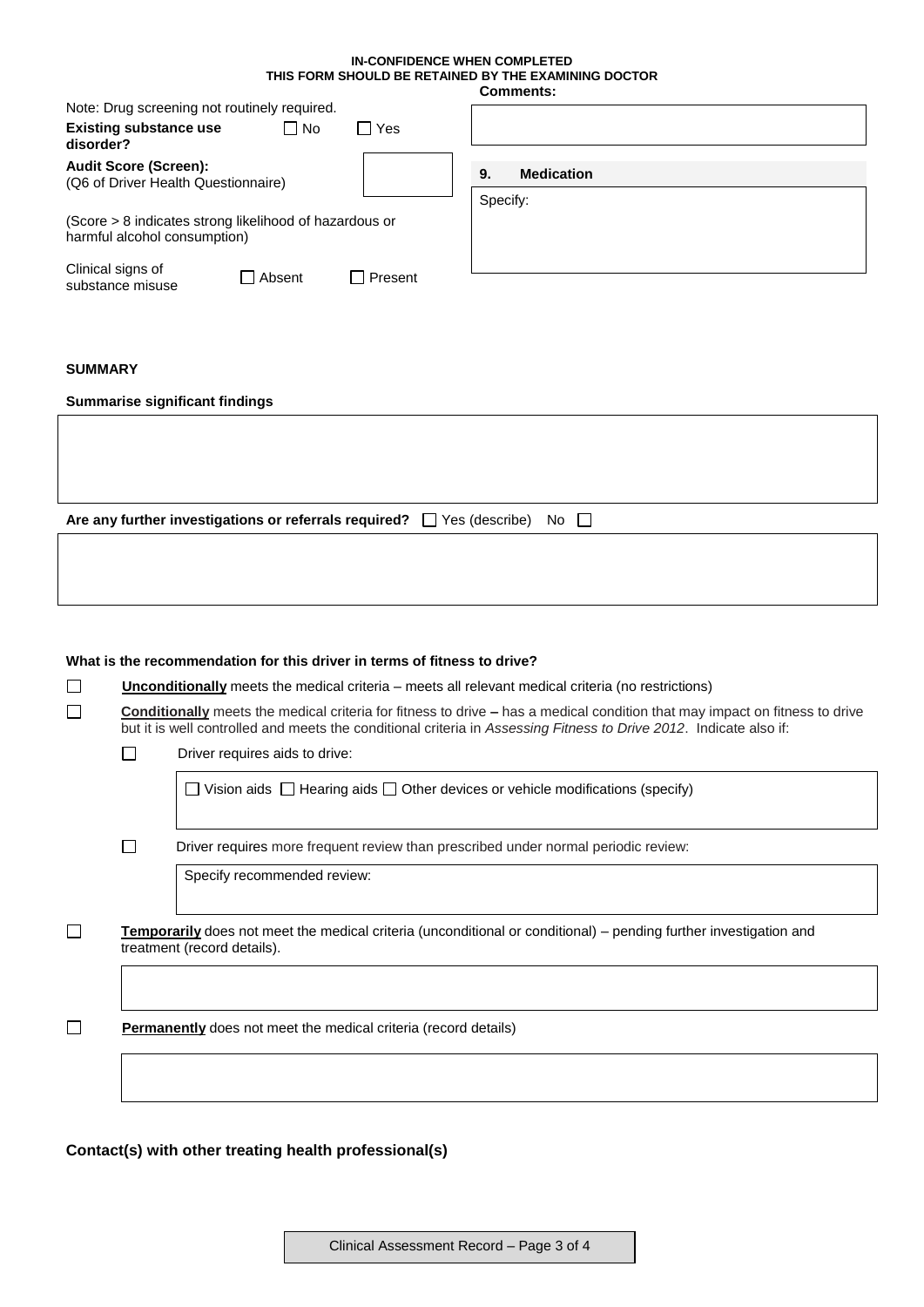Note: Contact is to be made with patient's consent as per questionnaire

## **Contact with requesting organisation (if relevant and clinically warranted)**

If the driver is classified *Temporarily or Permanently does not meet the medical criteria*, send Fitness to Drive Report immediately to requesting organisation, if relevant.

 $\Box$ 

Details of contact made

| Name of doctor | Signature of doctor | Date |
|----------------|---------------------|------|
|                |                     |      |
|                |                     |      |

Clinical Assessment Record – Page 4 of 4